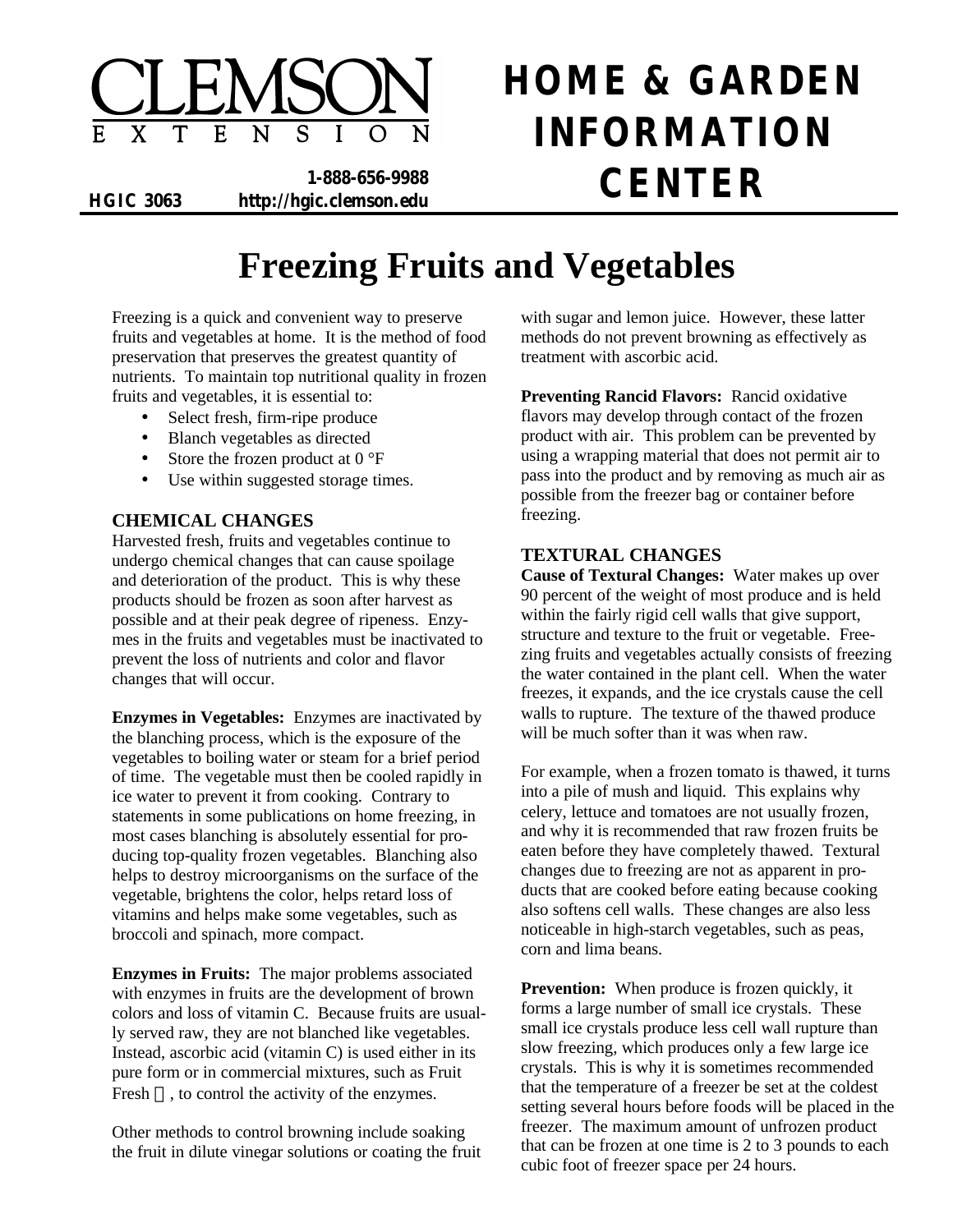#### **MOISTURE LOSS**

Moisture loss, or ice crystals evaporating from the surface area of a product, produces freezer burn — a grainy, brownish spot where the tissues become dry and tough. This surface freeze-dried area is very likely to develop "off" flavors. Packaging in heavyweight, moisture-proof wrap will prevent freezer burn.

# **MICROBIAL GROWTH IN THE FREEZER**

The freezing process does not actually destroy the microorganisms that may be present on fruits and vegetables. While blanching destroys some microorganisms and there is a gradual decline in the number during freezer storage, sufficient populations are still present to multiply and cause spoilage of the product when it thaws. For this reason it is necessary to inspect carefully any frozen products that have accidentally thawed if the power goes off or the freezer door is left open.

# **RECOMMENDED STORAGE TIMES**

Longer storage of fruits and vegetables than those recommended will not make the food unsafe for use but will decrease its quality.

**Fruits:** Most frozen fruits maintain high quality for eight to 12 months. Unsweetened fruits lose quality faster than fruits packed in sugar or sugar syrups.

**Vegetables:** Most vegetables will maintain high quality for 12 to 18 months at 0 °F or lower. However, it is a good idea to use your home-frozen vegetables before the next year's crop is ready for freezing.

# **SELECTING FREEZER CONTAINERS**

Use good-quality freezer containers that are both moisture- and vapor-proof so that moisture can be kept in the product and air kept away from it.

**Moisture- and Vapor-Resistant Wraps:** Heavyweight aluminum foil, plastic-coated freezer paper and saran are effective at excluding oxygen. They should be strong, pliable and adhere to the shape of the food item. Seal these only with tape that is designed for the freezer because other household tapes lose adhesive quality in the extremely cold freezer temperatures. Wraps are not as convenient for fruits and vegetables as plastic bags or rigid freezer containers.

**Plastic Film Bags:** These seal with twist-and-tie tops. Collapsible cardboard freezer boxes are frequently used as an outer covering for plastic bags to protect them against tearing and for easy stacking in the freezer. Plastic sandwiches bags and bread wrappers are not suitable for freezing.

**"Freeze-and-Cook" Bags:** These bags withstand temperatures from below  $0^{\circ}$ F to above the boiling point and are suitable for both freezing and cooking the product. They come in  $1\frac{1}{2}$  pint and quart sizes and also as large rolls of plastic so they can be made the size desired. A heat sealer is necessary for closing these bags. These products are more expensive but convenient since you can cook in them.

# **FREEZER TEMPERATURE**

To maintain top quality, frozen fruits and vegetables should be stored at 0 °F or lower. Higher temperatures increase the rate at which deterioration can take place and can shorten the shelf life of frozen foods. Do not attempt to save energy by raising the temperature of frozen food storage above 0 °F. A freezer thermometer can help determine the actual temperature of the freezer. If the freezer has number temperature settings, such as from one to nine, check the manual to see what settings are recommended for different uses.

Changing temperatures in the freezer can cause the migration of water vapors from the product to the surface of the container as may be seen in improperly handled commercially frozen foods.

# **METHODS OF PACKING FRUITS**

There are three ways to pack fruits for freezing: sugar pack, syrup pack and unsweetened pack. Although some fruits may be packed without sweeteners, the flavor of many fruits is retained better with the use of sugar. Gooseberries, currants, cranberries, blueberries and rhubarb give as good quality packs with or without sugar.

**Unsweetened Pack***:* Simply spread a single layer of prepared fruit on shallow trays and freeze. To prevent freezer burn, package the fruit as soon as it is frozen and return to the freezer. Sugar substitutes may be used in any of the unsweetened packs. Both saccharin and aspartame work well in frozen products, or they can be added to the fruit just before serving.

**Sugar Pack:**To freeze fruits using a sugar pack, sprinkle the required amount of sugar over the fruit. Gently stir until the pieces are coated with sugar and juice.

**Syrup Pack:**To make sugar syrup, dissolve the needed amount of sugar in water, mixing until the solution is clear. Chill syrup before using. Use just enough cold syrup to cover the fruit.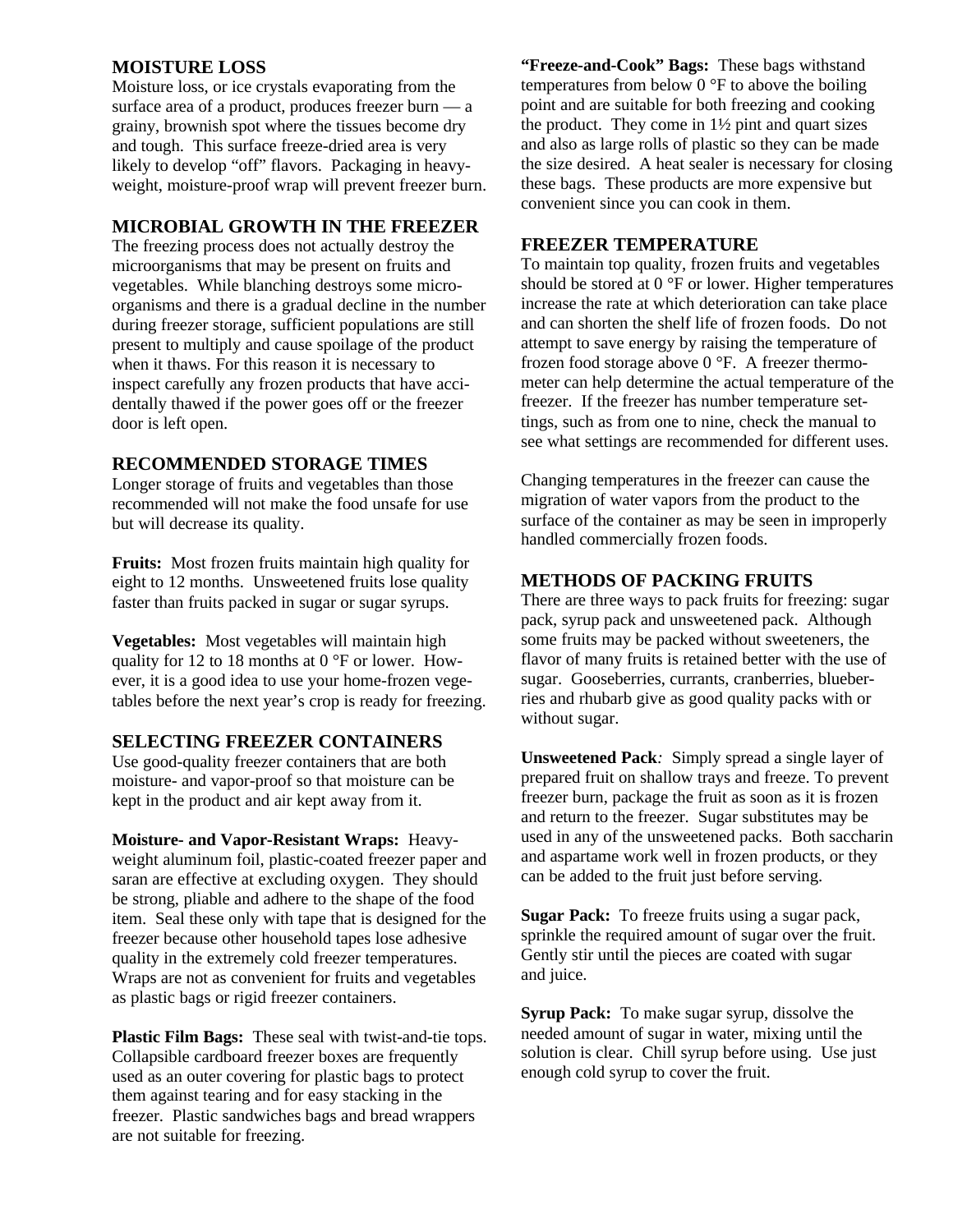# **PREVENTING DISCOLORATION IN FRUITS**

Some fruits, such as peaches, apples, pears and apricots, darken quickly when exposed to air and during freezing. They may also lose flavor when thawed. There are several ways to prevent darkening of fruit and flavor loss.

**Ascorbic Acid (Vitamin C):**Ascorbic acid or vitamin C is effective in preventing discoloration in most fruits. Not only does it preserve natural color and flavor of fruits, but it adds nutritive value as well. Ascorbic acid in powdered form is available at some drugstores or where freezing supplies are sold. Ascorbic acid tablets may be more readily available and less expensive, but are more difficult to dissolve. They do need to be finely crushed before use. Fillers in the tablets may make the syrup cloudy, but they are not harmful. One-half teaspoon powdered ascorbic acid equals 1500 mg. Ascorbic acid may be added by the following methods when freezing fruits.

*Syrup or Liquid Packs:* Add powdered or crushed ascorbic acid to cold syrup shortly before using. Stir it gently so you do not stir in air. Keep syrup refrigerated until use.

*Sugar or Dry Packs:* Dissolve the ascorbic acid in two to three tablespoons of cold water and sprinkle dissolved ascorbic acid over fruit just before adding sugar.

*Crushed Fruits, Fruit Pulses and Fruit Juices:* Add ascorbic acid to prepared fruit and stir well.

**Ascorbic Acid Mixture:** Ascorbic acid mixtures are special anti-darkening preparations, usually made of ascorbic acid mixed with sugar or with sugar and citric acid. The important active ingredient in these mixtures is ascorbic acid. Follow the manufacturer's directions for use.

**Citric Acid and Lemon Juice:**Citric acid or lemon juice are sometimes used in place of ascorbic acid but are not as effective as ascorbic acid. When used in large quantities, they often mask natural fruit flavors.

# **STEPS IN FREEZING FRUITS**

- 1. Select best-quality fruits; wash and sort fruits carefully, discarding parts that are of poor quality. Do not soak.
- 2. Prepare fruits as you will use them. Do not use iron or copper equipment that can react with the acid in fruit.
- 3. Use ascorbic acid as an anti-browning treatment.
- 4. Use dry sugar or sugar syrup as recommended. If you are preparing a sugarless pack of fruits that brown, be sure to treat with ascorbic acid or other anti-browning agents.
- 5. Pack into good-quality plastic bags, freezer containers or freezer jars. Allow ½-inch headspace for expansion. Keep fruits that tend to darken, such as peaches, under the syrup by placing crumpled wax paper between lid and fruit.

#### **TO USE HOME-FROZEN FRUITS**

Thaw fruit at room temperature in its original package to preserve quality and nutritive value. If faster defrosting is required, place package in front of an electric fan or submerge (if watertight) in cool lukewarm water. Serve as soon as defrosted, preferably while a few ice crystals remain.

#### **METHODS OF PACKING VEGETABLES**

There are two basic methods for packing vegetables for freezing, the tray pack and the dry pack.

**Dry Pack:**This is the term used to describe the packing of blanched and drained vegetables into containers or freezer bags. Pack the vegetables tightly to cut down on the amount of air in the container. If the vegetables are packed in freezer bags, press air out of the unfilled part of the bag. When packing broccoli, alternate the heads and stems. Allow ½ inch headspace (except for loose packing vegetables such as asparagus and broccoli that do not require headspace). Seal.

**Tray Pack:** This is the method of freezing individual pieces of blanched and drained vegetables on a tray or shallow pan, then packing the frozen pieces into a freezer bag or container. This method produces a product similar to commercially frozen plastic bags of individual vegetable pieces and is particularly good for peas, corn and beans. Pack the frozen pieces into a bag or container as soon as they are frozen. Long exposure will result in loss of moisture. Do not leave headspace. Seal.

#### **STEPS FOR FREEZING VEGETABLES**

1. Assemble the necessary equipment for processing vegetables.

- Large pot (minimum capacity 2 gallons)
- A colander, wire basket, or net bag for blanching
- Large pans for cooling
- Ice cubes or ice blocks for cooling
- Cutting board, knives, hot pads
- Plastic freezer bags or other containers
- A timer or a clock with a second hand